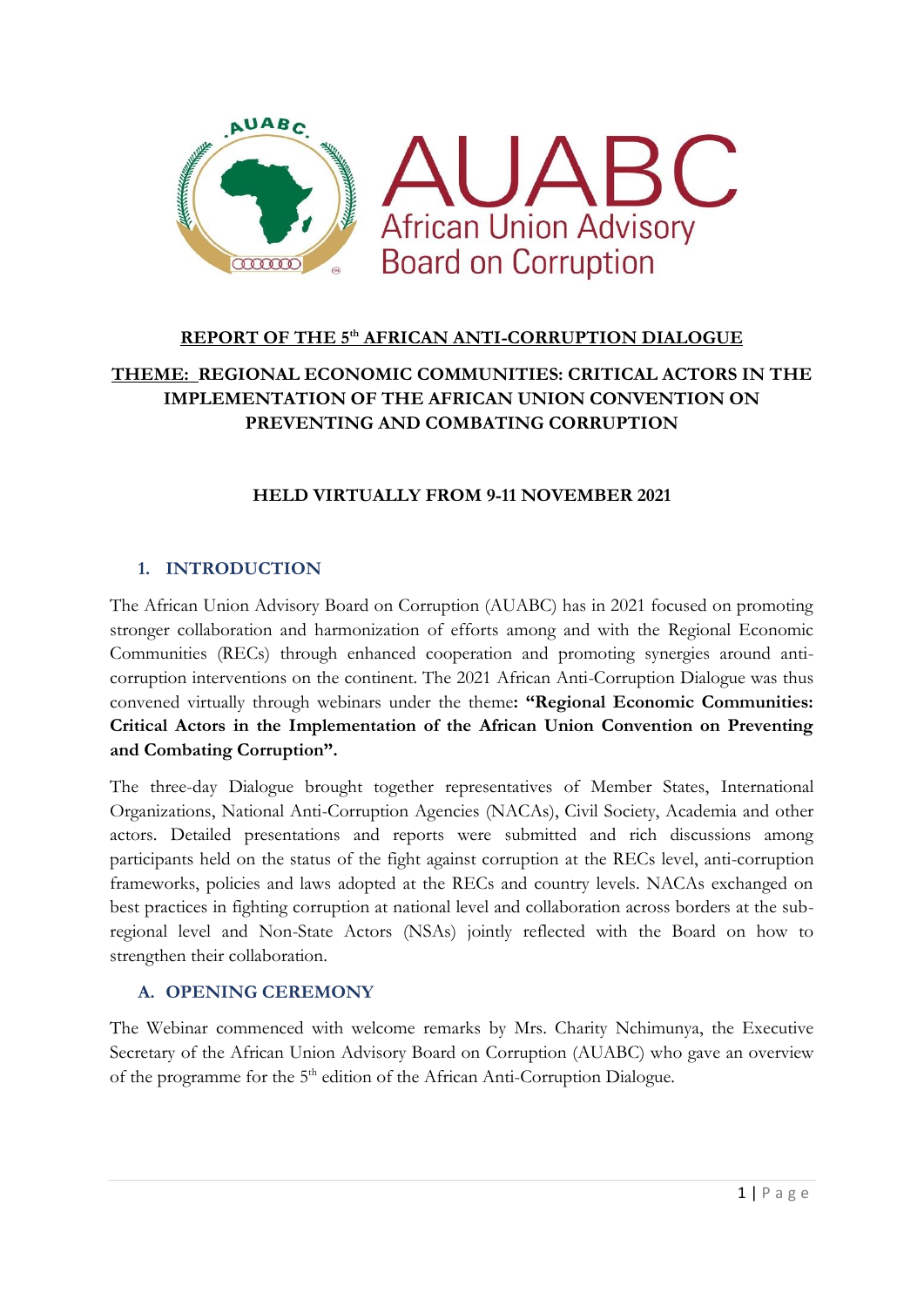### **B. WELCOME REMARKS BY HON. JEAN LOUIS ANDRIAMIFIDY - CHAIRPERSON, AUABC**

Hon. Jean-Louis Andriamifidy welcomed participants to the 5th Annual Anti-Corruption Dialogue, noting that the Dialogue was being held online for the second time due to the Covid19 pandemic. He noted that the AU's Agenda 2063 which expresses the aspiration of an integrated, prosperous and peaceful Africa requires coordinated and joint efforts to fight the scourge of corruption which destroys state economies and is a hindrance to sustainable development and to the realisation of values of freedom, equality, justice and dignity.

Hon. Andriamifidy pointed out that through Illicit Financial Flows (IFFs), Africa loses more than 80 billion USD each year. This, he observed, not only robs the continent of much needed resources to finance its development but also fuels conflict. Tackling such problems calls for the elaboration of specific strategies. He further noted that laws, regulations, and standards addressing corruption at the regional and national levels were still not properly aligned and their harmonization was critical as the fight against corruption will only be won if effective coordination across borders, such as within RECs, is prioritised.

Participants were reminded of the symbiotic relationship between regional integration and the fight against corruption and that the former was at risk if corruption is allowed to thrive at the sub-regional level. He concluded by imploring on participants to ensure that 2021 Anti-Corruption Dialogue goes beyond mere conversations and becomes a springboard for concrete actions in waging war against corruption.

### **2. WEBINAR 1: ENHANCING THE COORDINATION BETWEEN RECS AND NACAS IN THE IMPLEMENTATION OF THE AFRICAN UNION CONVENTION ON PREVENTING AND COMBATING CORRUPTION**

The Webinar was moderated by Hon. Seynabou Ndiaye Diakhate. Discussions were preceded by a panel presentation comprising of Ms Martha Munthali from AUABC and John Kivuva, East African Community (EAC).

### **A. Presentation of the Results of the Research on the Theme of the Year**

Ms. Munthali, Senior Policy Officer on Economics and Statistical Matters presented on the research on the theme of the year. In her presentation, she highlighted the research process, the findings, and recommendations from the research.

She informed participants that a questionnaire had been sent out to all NACAs but only 15 responses had been received. The responses received were from: Algeria, Botswana, Burundi, DRC, Ethiopia, Mauritius, Namibia, Nigeria, Senegal, Seychelles, Sierra Leone, Tanzania, South Africa, the Kingdom of Eswatini and Zimbabwe.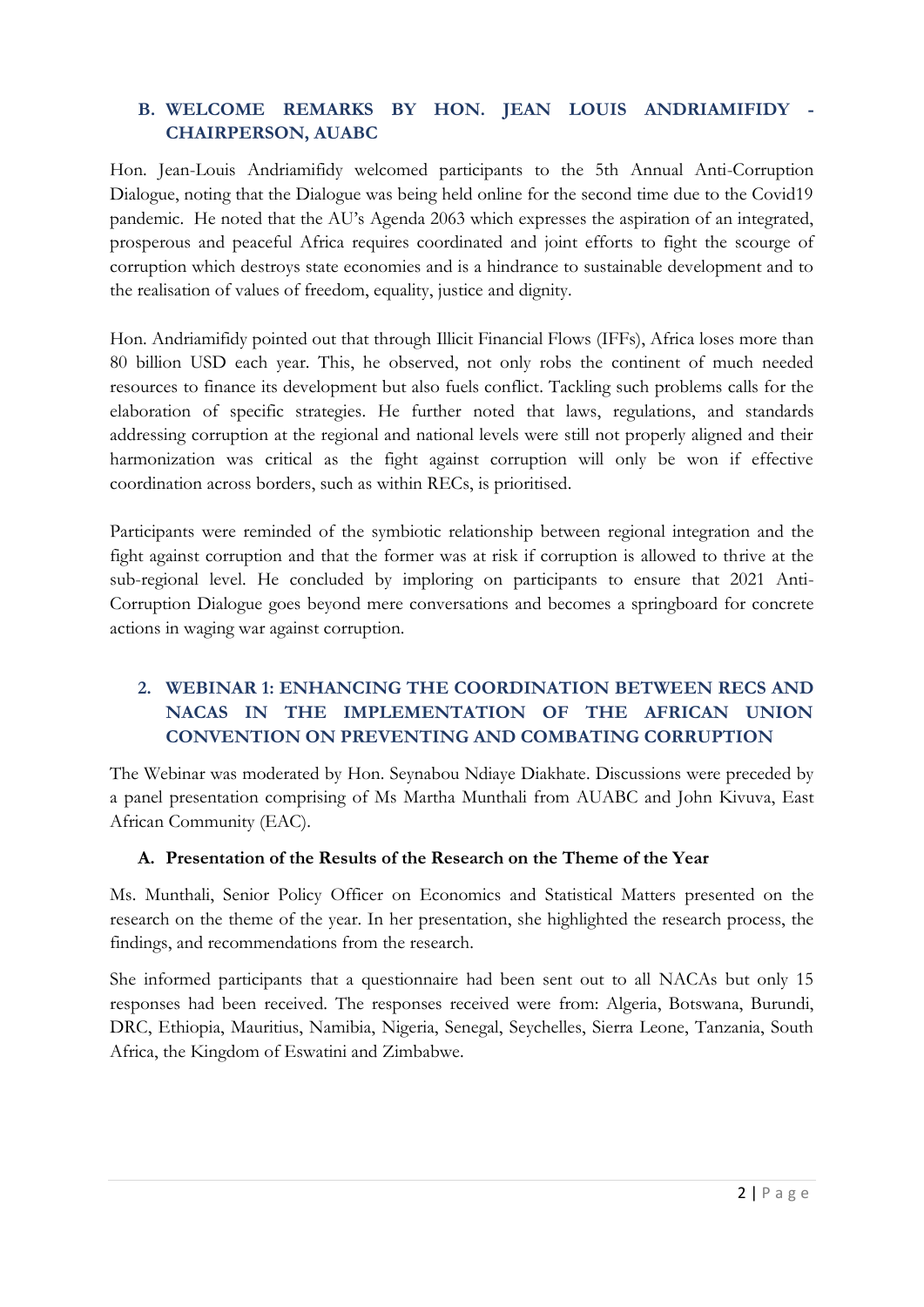### **The following are highlights from the findings of this research:**

- 1) That RECs are indeed relevant actors in the fight against corruption and have provided mechanisms for collective action against corruption, facilitated dialogue and information sharing, developed anti-corruption standards and model laws and provided mechanisms for cross-border collaboration to address corrupt practices.
- 2) There are encouraging examples of strong collaboration between NACAs and RECs such as domestication of regional anti-corruption protocols and specialised trainings for investigators on illicit financial flows (IFFs), asset recovery and money laundering facilitated by REC.
- 3) There are notable challenges to domestication of anti-corruption protocols including limited resources which inhibits full implementation of the protocols and monitoring of the strategic interventions, shortage of expertise particularly on IFFs and asset recovery and lack of harmonisation of anti-corruption policies and legislation.
- 4) There is still need and potential for greater support from RECs in addressing corruption at the national level such as through strengthening capacities of relevant anti-corruption actors, enhancing mutual legal assistance frameworks within Member States and supporting implementation of the Common African Position on Asset Recovery.

### **B. PRESENTATION BY EAC REPRESENTATIVE**

Mr James Kivuva from the EAC Secretariat expressed the EAC's satisfaction with the key outcomes of the AUABC annual research, particularly in relation to asset tracing and recovery, mutual legal assistance and capacity building.

He reiterated the EAC Secretariat's commitment to working closely with the AUABC to promote measures to prevent and combat corruption in the East Africa Region. The EAC Treaty, he noted, provides for adoption of principles of transparency and accountability, which are critical in fighting corruption.

He added that the role of the central banks in monitoring financial systems should be scrutinised more closely for strengthening where there is need to, as well as monitoring mechanisms to prevent the loss of assets on the continent, such as through strengthening intercontinental collaboration.

### **C. Key Points from Plenary Discussions**

- 1) Participants highlighted that corruption in Africa continues to negatively impact on the economy of states and constitutes a major hindrance to socio-economic development and sustainable realization of legitimate aspirations of the continent's populations to promote the values of freedom, equality, justice, and dignity.
- 2) It was noted that the adherence by AU Member States to the AUCPCC and decisions of AU organs is a prerequisite to a successful fight against corruption. Failure to activate the compelling mechanisms within the AU system continues to hamper realisation of the objectives in standards set to address corruption and other ills on the continent.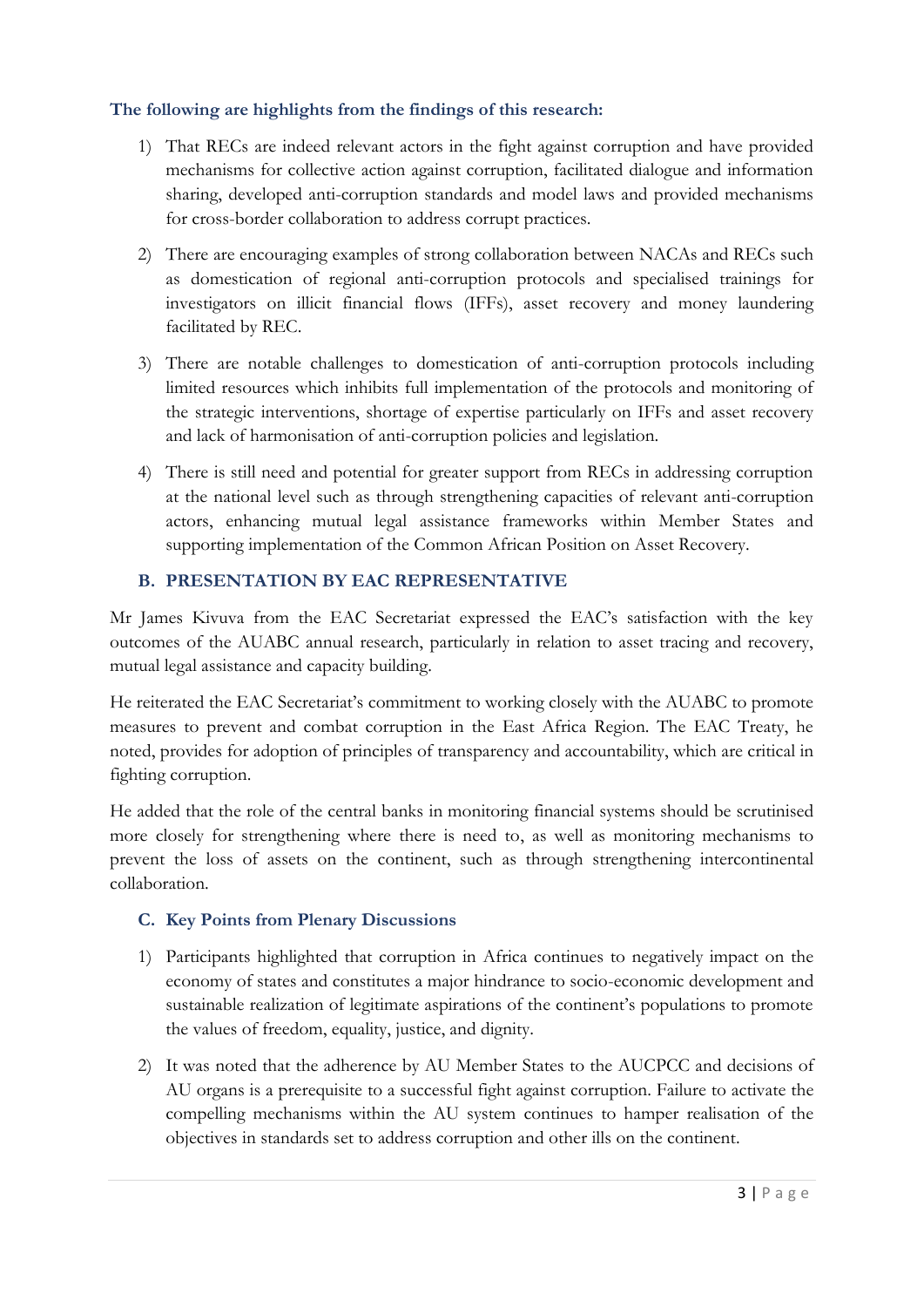- 3) Delegates noted the frequent invocation of sovereignty by Member States as a ground for failure to fully implement provisions of the AUCPCC. However, there was consensus that by ratifying the Convention, States by implication limit their sovereignty to the extent that cross-border collaboration and coordination is required to effectively address the corruption scourge.
- 4) The critical role played by financial intelligence units (FIUs) in collaboration with central banks at the national level was lauded. Entities designated as reporting institutions are required to submit information to FIUs which in turn work closely with central banks to address economic crimes and particularly cross-border and inter-continental money laundering.
- 5) The importance of political will in the fight against corruption cannot be gainsaid. It is a necessary precondition to a successful fight against corruption as studies show that there is a strong correlation between political goodwill, good governance and winning the war against corruption.
- 6) Participants were reminded that as part of the implementation of the UN Convention Against Corruption, several African countries were involved in the first and second evaluation. As such, knowledge sharing by African experts involved in the process should be facilitated to enhance monitoring under the AUCPCC.
- 7) The AUABC updated participants on two important developments, namely, that the Board is in the process of setting up an anti-corruption resource centre which will have information on anti-corruption practitioners, researchers and experts. The Board has also developed a RECs Engagement Strategy that that will guide the collaboration between the aboard and the RECs in to aid the implementation of the AUCPCC.
- 8) Participants noted there is still laxity in implementation of the AUCPCC. The AUABC was called upon to probe whether the failure to meaningfully reduce corruption incidences in some States Parties to the AUCPCC is a result of gaps in the Convention and standard setting in general, particularly in the area of IFFs.

### D. **CLOSING SESSION AND WAY FORWARD**

In his closing remarks , Hon. Jean Louis Andriamifidy, Chairperson of the AUABC, delivered the closing remarks for Day 1 of the Dialogue. He expressed gratitude to the 15 countries that responded to the questionnaire sent out by the AUABC.

He further reiterated that corruption in its various manifestations on the continent continues to prejudice economic, social and political stability in Africa with continued haemorrhage of resources out of the Continent. To redress the vice, coordinated action is needed amongst RECs, NACAs and the AUABC so as to realise the different anti-corruption policy objectives and positions such as the Common African Position on Asset Recovery.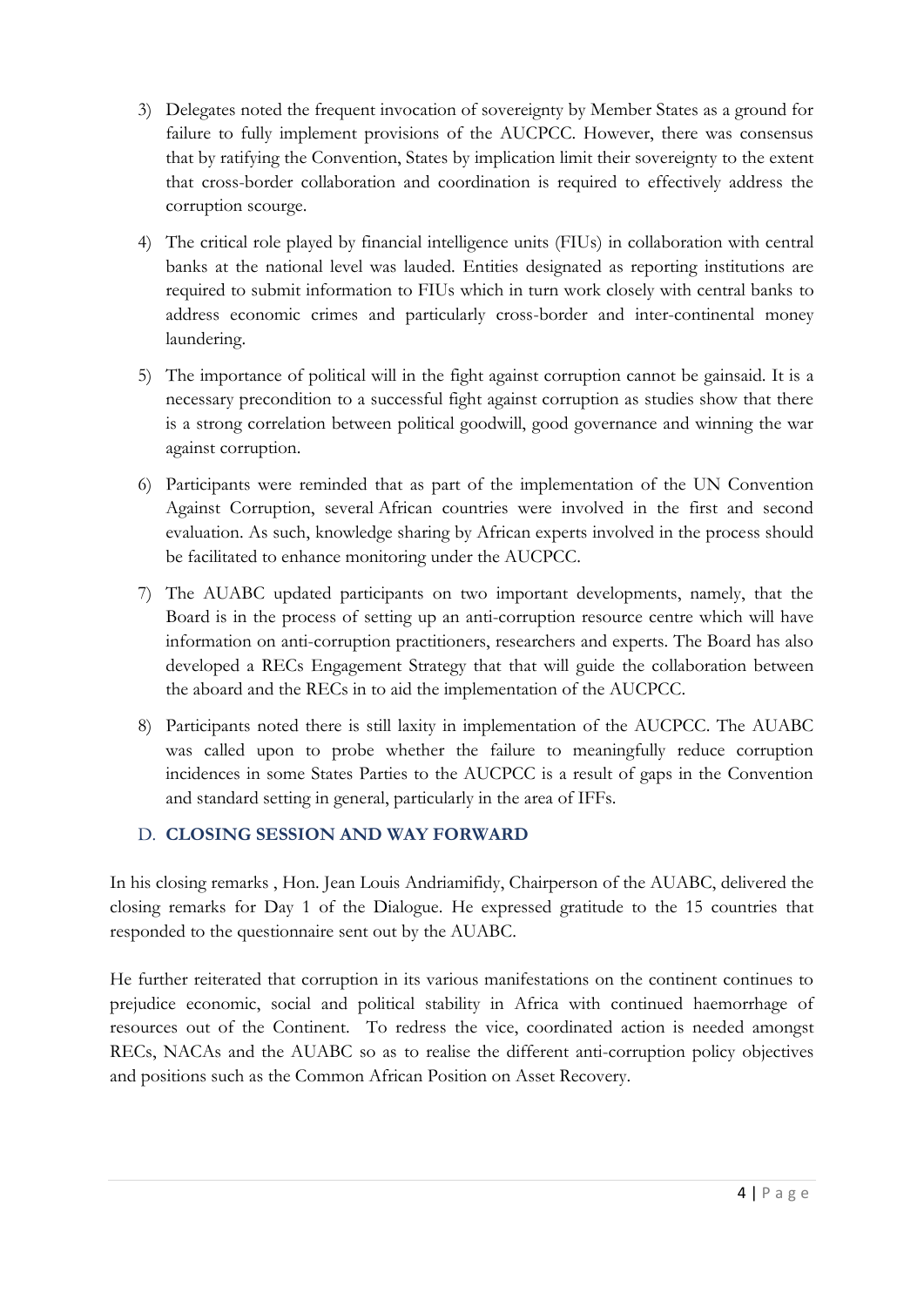He concluded by reassuring participants that the Board had taken note of the various recommendations made and would in particular reflect on the concern that gaps in standard setting, including the AUCPCC, have contributed to an ineffective fight against IFFs.

### **3. WEBINAR 2: REFLECTIONS ON THE STATE OF ANTI-CORRUPTION IN AFRICA**

Day 2 of the Anti-Corruption Dialogue was a closed session with representatives of National Anti-Corruption Agencies (NACAs). The session was moderated by Hon. Francis Ben Kaifala, Commissioner, Anti-Corruption Commission of the Republic of Sierra Leone and AUABC Board Member. The webinar presented an opportunity for representatives of NACAs to reflect on the general state of anti-corruption efforts in Africa. The webinar had three panellists namely representative of AUABC, representatives from National Anticorruption Authorities of Algeria, and Mozambique

### **A. Progress Report and Update from the AUABC**

Mr Selemani Kinyunyu, Senior Policy Officer on Political and Legal Matters at AUABC, gave an update on what the Board has done and achieved since the 4<sup>th</sup> Annual Dialogue held in October 2020 and notably the following were highlighted.

- 1) A recollection of the key recommendations from the  $4<sup>th</sup>$  edition of the African Anti-Corruption Dialogue that focused on enhancing the effectiveness and efficiency of judicial systems in the fight against corruption (the report and recommendations available with the AUABC).
- 2) That the Board had in the period between the last Anti-Corruption Dialogue to date observed increased corruption in the electoral processes on the continent. This is particularly with respect to corruption aimed at compromising election officials, government agencies and institutions.
- 3) That the Board also noted the continuing challenges of state capture, grand corruption and high level patronage that continue to erode confidence in governance systems in the continent.
- 4) The AUABC is poised to release two studies focusing on corruption during the Covid19 pandemic and the role of RECs in fighting corruption. He pointed out that the RECs could play a key role in the domestication of anti-corruption norms at the national level but their capacities in this regard remains largely untapped.
- 5) That the AUABC has witnessed varying application of anti-corruption norms in the development of regional treaties as well as the establishment of regional anti-corruption networks and the Board commits to continue supporting harmonisation efforts and stronger networks.
- 6) The African Union adopted the Common African Position on Asset Recovery, adopted by the Policy Organs of the AU in 2020. This document is key in assisting Member States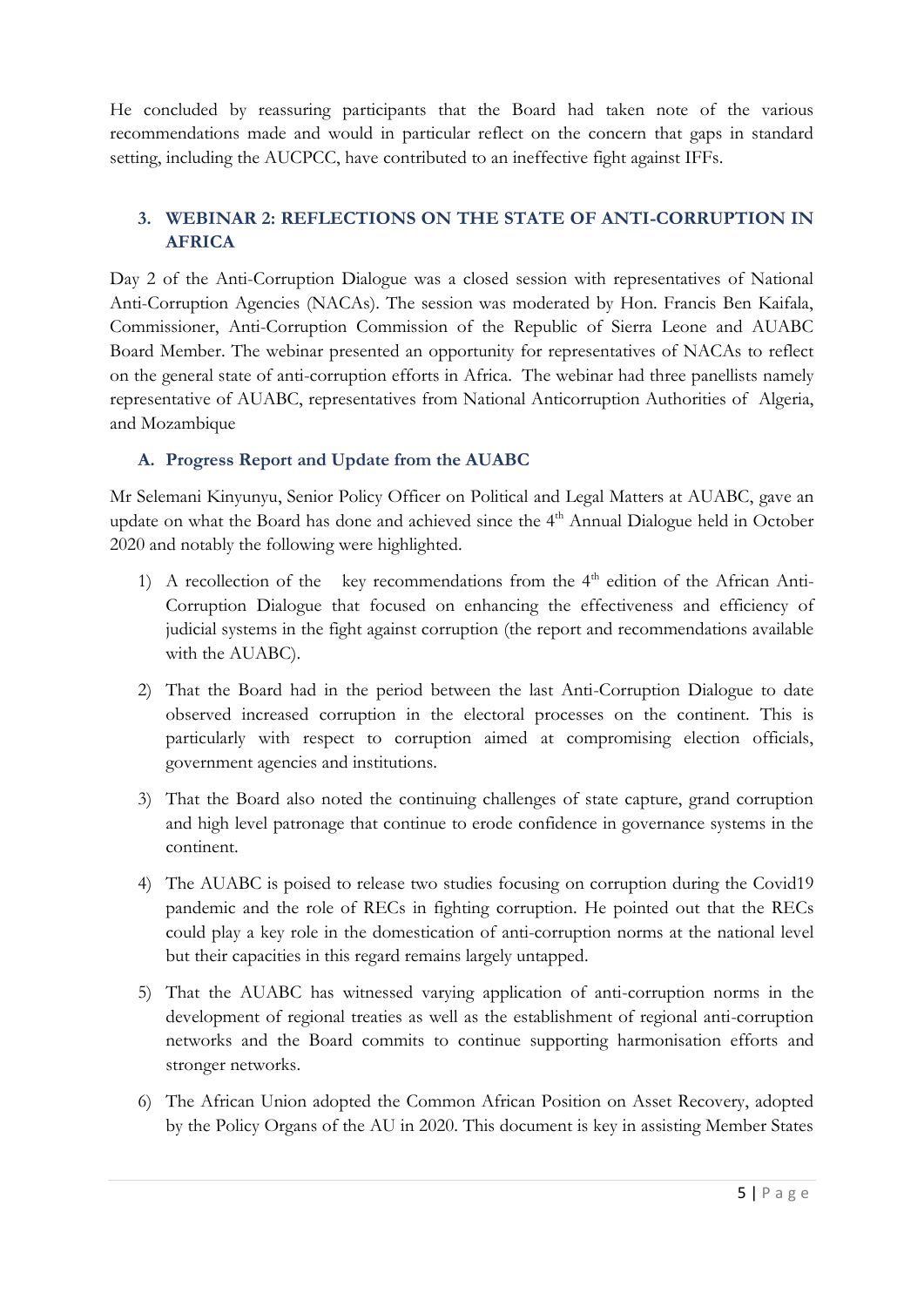to negotiate return of stolen assets and also identify, recover, and manage stolen assets in the broader context of prevention of IFFs.

- 7) That the AUABC is concerned with the resurgence of unconstitutional changes of government on the continent which have in part been fuelled by corruption. Populations, particularly the youth, are dissatisfied with the poor management and unequal distribution national resources both of which are influenced by corrupt practices.
- 8) Lastly, the AUABC lauded the recent ratifications of the AUCPCC by Tunisia and Cameroon being the  $44<sup>th</sup>$  and  $45<sup>th</sup>$  countries respectively to ratify the Convention. The Board continues to call upon Central African Republic, Cape-Verde, Djibouti, Democratic Republic of Congo, Eritrea, Mauritania, Morocco, Somalia, South Sudan and Eswatini to follow suit.

### **B. Presentation by Mr. Kour Tarek from Algeria**

- 1) Mr Tarek observed that Government of Algeria has shown genuine political will in the fight against corruption as exemplified by the constitutional amendments that have been enacted to establish an independent supervisory anti-corruption organ – the High Authority for Transparency, Prevention and Fight Against Corruption.
- 2) He further informed participants about the efforts by Algeria to combat corruption through institutional and strategy reforms. The country has drafted a National Strategy for Transparency, Prevention and Fight Against Corruption, and worked to promote the role of CSOs in the fight against corruption.
- 3) Algeria recommended further strengthening of the monitoring mechanisms under the AUCPCC and for the AUABC to clarify its monitoring approach to States Parties. He called for further clarification of the modalities, procedures, objectives and evaluation criteria in the context of monitoring implementation of the AUCPCC.
- 4) He expressed Algeria's readiness to collaborate with the AUABC in its supervisory role under the AUCPCC and to support any measures that will enhance the Board's effectiveness in that respect.

### **C. Presentation by Mr. Miguel Candido from Mozambique**

Mr. Miguel Candido provided context on the work of Mozambique's Central Office for Combating Corruption (GCCC) and presented the various activities being implemented in Mozambique to fight and prevent corruption. He highlighted the efforts of his government in the fight against corruption as outlined below.

- 1) Having realized that the state was losing a lot of money, the Mozambican government saw the need to include central banks in the dialogue about the fight against corruption. Joint efforts with the central banks and foreign currency exchange bureaus are key because these entities often serve as spaces for money laundering.
- 2) A new Penal Code has been introduced which reinforces the criminalization of corruption in the private sector, ensures that corruption cases are tried faster and prohibits sentences on corruption from being converted to fines.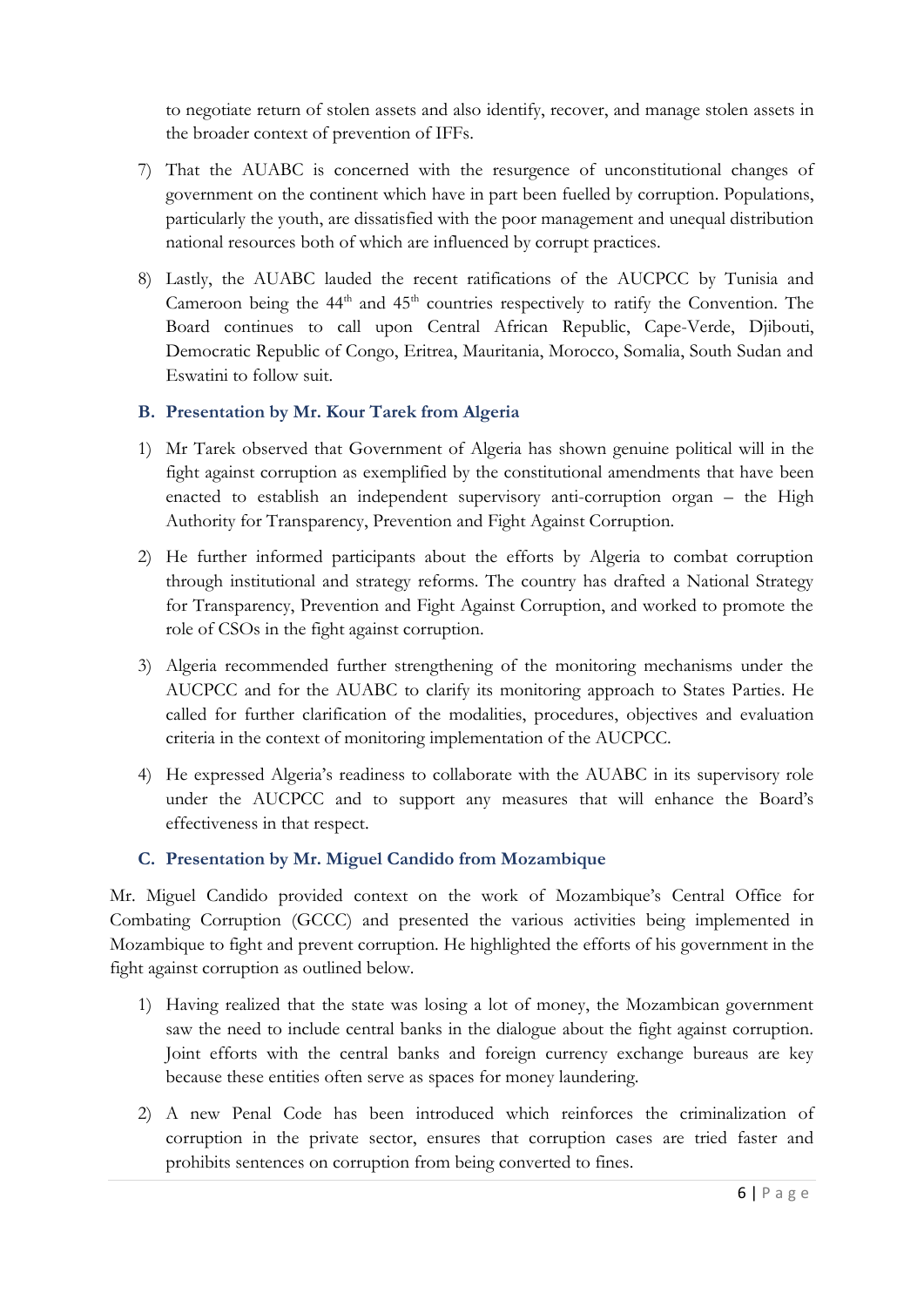- 3) Mozambique has adopted a national anti-corruption strategy that now incorporates sectoral approaches in the fight against corruption. Under this strategy, there are now strategic plans for sectors such as education, security, among others and these plans are developed in consultation with stakeholders in the respective sector.
- 4) The Country has also developed virtual platforms for online payments for public services. Reduced cash transactions has significantly decreased corruption incidences and money laundering in particular.
- 5) Mozambique has approved new instruments to promote international judicial cooperation including adoption of new regulations that now expedite extradition and other foreign judicial requests.
- 6) The GCCC has signed MOUs with public institutions including ministries and the national revenue authority and private institutions under the umbrella of Mozambique's Chamber of Commerce.
- 7) The GCCC has also facilitated the training of trainers within state institutions to enable institutions to combat corruption using internal expertise. So far, 776 trainers have been trained and are able to disseminate anti-corruption messages within institutions, a move that has seen significant savings on training costs.

### **D. COUNTRY UPDATES**

During the plenary session, the opportunity was given to representatives of National Anti-Corruption Agencies (NACAs) to share with participants the various initiatives embarked upon within their respective countries in the fight against corruption. Representatives from Mali, Senegal, Togo, Côte d'Ivoire, Madagascar, Seychelles, and Botswana presented the initiatives and progress recorded in their various countries in the fight against corruption. Below is the summary of trends, practise and updates presented by representatives of the national anti-corruption authorities

- i. States Parties to the AUCPCC had shown commendable commitment in addressing corruption through a variety of legal reforms including constitutional amendments to guarantee independence of NACAs as well as legislation on access to information and freedom of expression to supplement existing anti-corruption legislation.
- ii. Several States Parties have adopted national strategies and strategic plans to guide their approaches in the fight against corruption and these have enabled targeted responses to corruption such as through sector-based initiatives and harmonized messaging by the different anti-corruption actors.
- iii. Some countries have impressively leveraged on technological innovations to address corruption such as through developing virtual platforms for online payments for public services. Reduced cash transactions has significantly decreased corruption incidences and money laundering in particular.
- iv. Improvements have been made on prosecution and punishment of corruption offences in some States Parties, including through amending relevant laws to fast-track adjudication of corruption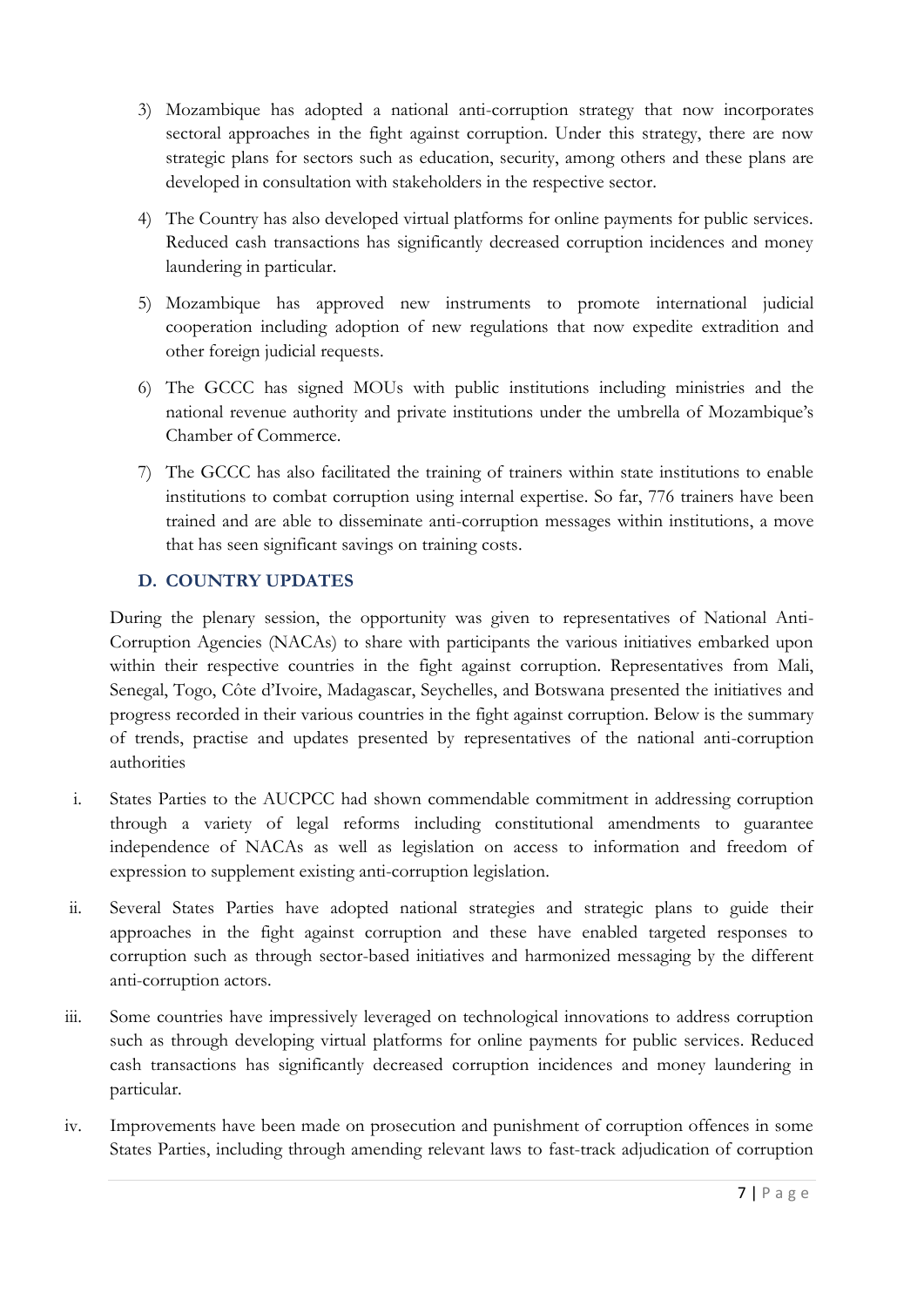cases, expediting extradition requests and custodial sentences (instead of fines) for those found guilty.

- v. There is a commendable increase in the number of countries that have adopted legislation to regulate asset recovery and importantly, effective management of recovered assets. Additionally, regulations on wealth declaration have been adopted in some of the represented States and this has dissuaded public officers from corruption.
- vi. It is evident from the country reports that most NACAs have adopted a two-pronged approach in fighting corruption, namely, prevention and protection/enforcement. Prevention measures have involved civil society organisations as important partners in anti-corruption awareness creation.
- vii. Some NACAs are addressing the root causes of the culture of corruption in their countries by reviewing education curricula for primary, secondary and tertiary levels of education. They have also innovated user-friendly modes of communication such as through animated TV series to reach younger audiences.
- viii. There are encouraging models of collaboration on anti-corruption measures at the sub-regional level such as agreements for collaboration and cooperation among NACAs from Mali, Senegal and Côte d'Ivoire.
- ix. Various NACAs have shown great courage, commitment and independence by prosecuting high profile corruption cases, including those involving officers in high office such as in the presidency. Efforts should be made to make such high profile prosecutions the norm rather than the exception.
- x. Experiences shared indicate that there is greater success in fighting corruption if there is effective inter-agency collaboration within each country. Some of the best practices shared were information sharing among the police, customs officials, forestry staff, the judiciary and other relevant actors for coherent and strategic anti-corruption interventions.
- xi. As part of preventive measures, a number of NACAs noted the importance of corruption risk assessments as a tool for not only creating awareness on corruption but also informing responses on appropriate measures to prevent corruption.

One of the identified ways of how corruption is fighting back is through numerous interlocutory applications and other procedural technicalities in adjudication of corruption cases aimed at delaying trial of suspects. The judiciary thus has a pivotal role to play to prevent abuse of court procedures by accused persons.

### E. **CLOSING SESSION AND WAY FORWARD BY AUABC**

In closing the webinar, the Chairperson of the Board Hon Jean-Louis Andriamifidy called upon NACAs to strengthen engagement with the AUABC in order to build networks for the implementation of the AUCPCC and the Common African Position on Asset Recovery, the latter being a key instrument for AU Member States to identify, recover and manage returned assets for the benefits of citizens.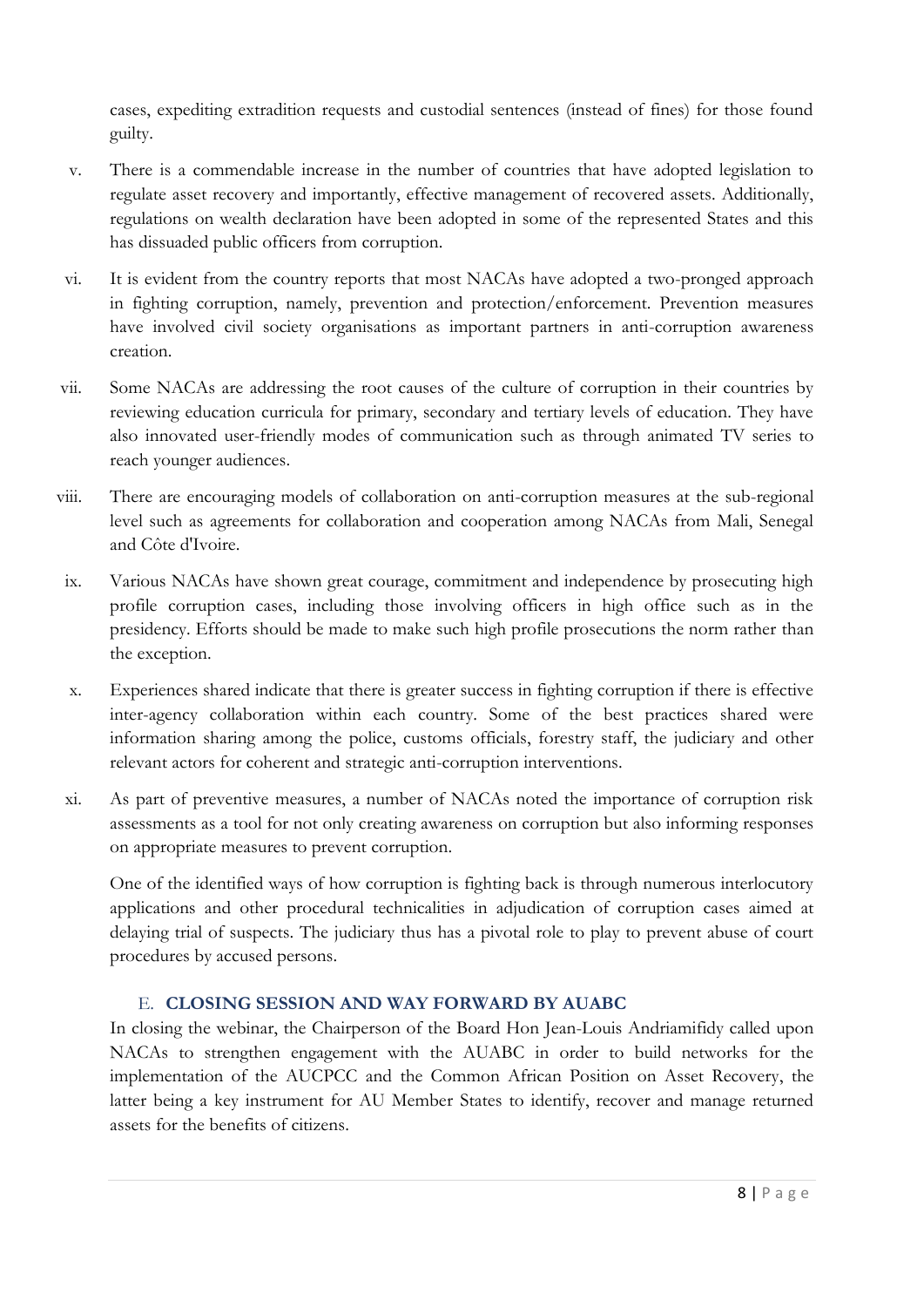The Board lauded Member States for the great efforts made to implemented the AUCPCC and related anti-corruption instruments. Best practices by NACAs in the different countries are inspiring and provide a wealth of material for cross-learning among NACAs in the continent.

The AUABC committed to finalise and share the report of the Dialogue with participants, which will also inform recommendations of the AUABC to the Executive Council of the AU in January 2022.

### **4. WEBINAR 3: NON-STATE ACTORS FORUM**

### **Session Objective**

The session discussed and availed an opportunity for joint reflection between Non-State Actors and the Board. The first part of the session was moderated by Hon. Agnes Kayobo Ngandu, AUABC Board Member. Prior to plenary discussions, Mr. Selemani Kinyunyu, AUABC, made a presentation on the status of collaboration between the AUABC and NSA. A second presentation was made by Mr. Don Deya, Chief Executive Officer (CEO) of the Pan African Lawyers Union (PALU) on the possible models of collaboration between the Board and NSAs. The second part of the session consisted of discussions on how collaboration with the Board should be structured as well as country updates on how Member States have involved CSOs in the fight against corruption.

## **A. Status of collaboration between AUABC and NSAs - Mr. Selemani Kinyunyu, Senior Policy Officer for Political and Legal Matters at AUABC**

- 1) The AUCPCC recognizes the key role of the private sector, civil society and media in combating corruption and requires the AUABC to build partnerships with NSAs to facilitate dialogue in the fights against corruption.
- 2) Presently the collaboration between NSAs and the Board has been sporadic, geographically limited and fragmented. It is characterized by periods of intense activity followed by a lull in engagement.
- 3) In 2019 at the 3rd Annual Anti-Corruption Dialogue held in Kigali Rwanda a forum of civil society organisations (CSOs) was held and the CSOs present developed proposals on how to engage with the Board in a structured manner. Most of these proposals are yet to actualize after the disruption caused by the Covid19 pandemic.
- 4) There is potential to strengthen the Board's collaboration with NSAs in the areas of monitoring implementation of the AUCPCC through State Reports, research and documentation, advocacy and outreach and supporting creation of an enabling environment for CSOs.
- 5) There have been some successful efforts in the Board and NSAs collaboration including a long-standing partnership with the Multi-Sectoral Working Group on Combating Corruption in Africa, partnering with Transparency International (TI) on research and TI-Kenya on transparency during the Covid19 pandemic and partnership with One Campaign on the Accountability Music Awards.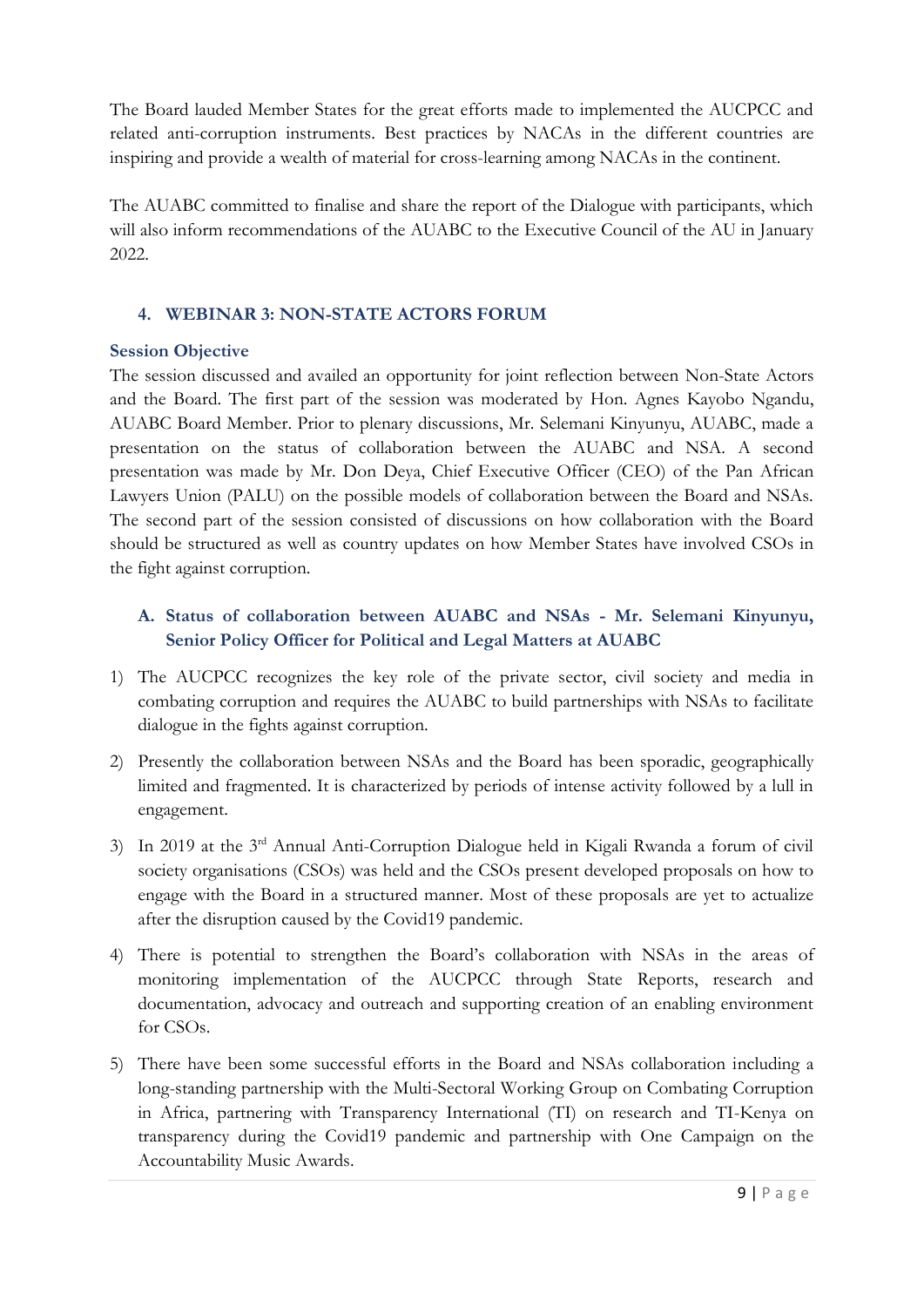### B. Possible models of collaboration between AUABC and NSAs – Mr. Donald Deya, **C.E.O, Pan African Lawyers' Union (PALU)**

- 1) NSAs have engaged the AUABC in efforts to implement the Convention in various ways including popularization of the AUCPCC, mobilization citizens, awareness-raising and building a community of practice around the Convention, research and documentation and knowledge around the manifestation of corruption in the regions and state reporting.
- 2) CSOs engagement with the AUABC has continued to be ad hoc, and there is need to reflection on how to ensure sustainability and consistency in this engagement.
- 3) The model of NSAs engagement adopted by the African Commission on Human and Peoples' Rights was suggested as a possible example that the Board and NSAs can replicate. The African Commission's NGOs Forum is possibly the most developed continental platform for NSAs engagement and in existence for over 25 years. It is hosted by one NGO member – African Centre for Democracy and Human Rights Studies and holds side events alongside the Commission's activities.
- 4) Replication of the above model would mean a member organization is tasked with convening NSAs every year to actively participate in the Board's anti-corruption activities and interventions.
- 5) The Coalition for An Effective African Court on Human and Peoples' Rights and its engagement with the African Court was proposed as another model that the Board and NSAs can consider adopting.
- 6) If accepted, the above model would mean establishing a specific membership organization that NSAs would subscribe to for purposes of engaging the Board.
- 7) Whichever model that the Board and NSAs choose to adopt, it was emphasized that consistency and sustainability were critical factors to bear in mind. It is particularly critical to design an engagement framework that can be sustained even when donor support fluctuates.

**Various countries also weighed on how at national level have worked with Non State actors. Experiences were shared from Togo, Tanzania, Senegal, Mali, Mauritius and Botswana. The following were notable strategies and collaboration between State parties and Non State actors;** 

- Adoption of charter which defines the framework of collaboration between the anticorruption authority and NSAs. This enables the NSAs and state agencies to work jointly on a nationwide anti-corruption campaigns.
- Instituting of committees that includes representatives of CSOs is in the process of developing a national anti-corruption strategy.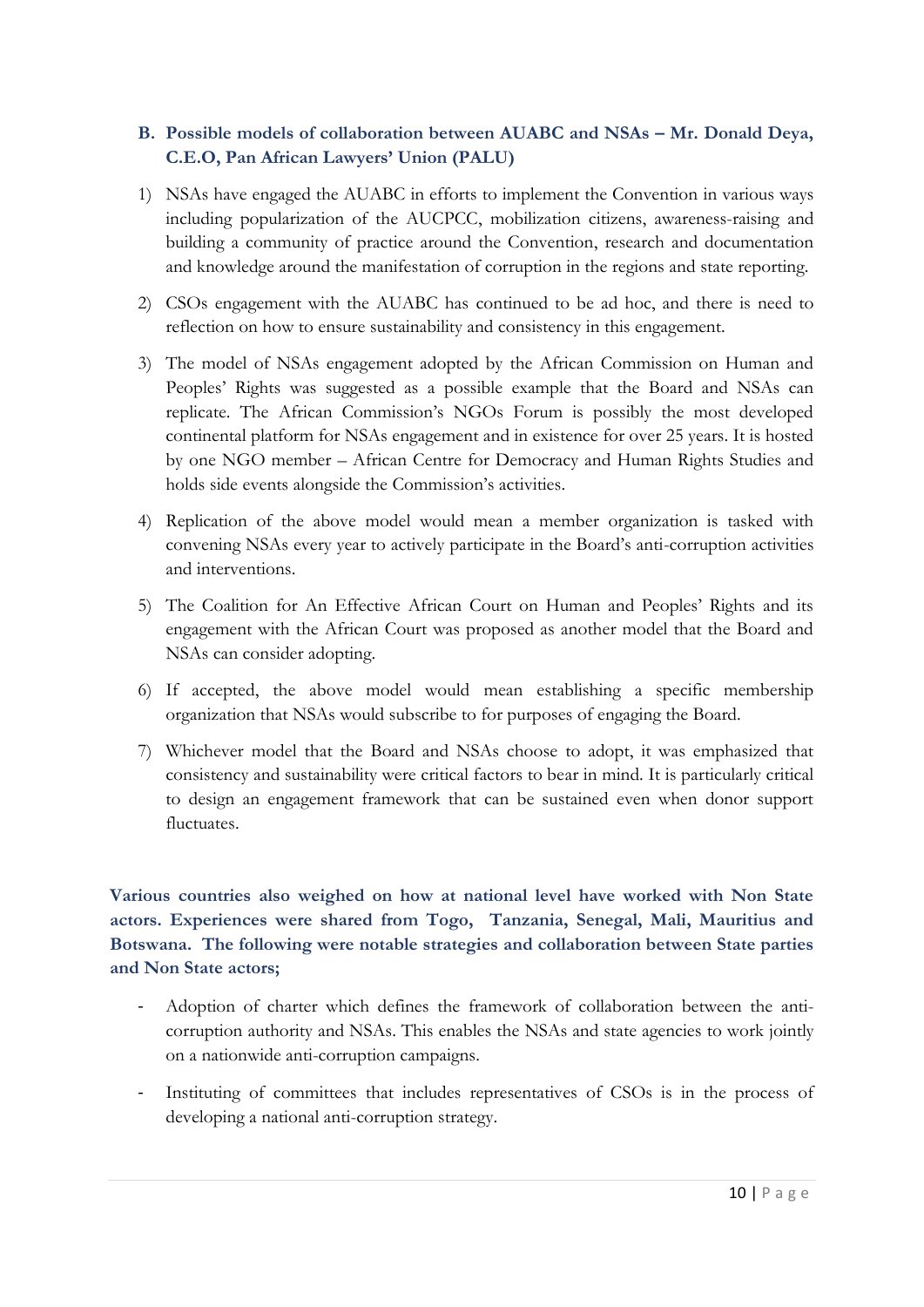- Specific engagements with CSOs and NGO, where they work on a specific sector i.e health in addressing corruption
- NACAs engagement with NSAs involved has involved traditional/formally-organised civil society organisations but also non-organised/informal platforms, groups and active citizens.
- The national anti-corruption body has incorporated religious institutions as part of its strategies to combat corruption and anti-corruption messages are included in sermons. Various anti-corruption platforms have been established for different constituencies and these include: trade unions, civil society organisations, youth and women organisations and the private sector.
- MoUs with different CSOs to collaborate in anti-corruption initiatives and training of CSOs on shadow reporting under UNCAC.
- Working closely with the media and facilitated trainings of investigative journalists on corruption investigations and reporting.

### **C. RECOMMENDATIONS**

- 1) The participants resolved to reinvigorate collaboration between the Board and NSAs after the disruption caused by the Covid19 pandemic and to capitalise on online platforms that now exist as opportunities to expand the number of NSAs engaging with the Board.
- 2) Both the AUABC and NSAs require time after this Dialogue to consult and agree on the most appropriate framework to adopt for consistent and vibrant collaboration. Both sides would aim to have consensus on this well before the next Annual Anti-Corruption Dialogue.
- 3) The AUABC committed to sustaining existing MoUs with CSOs and pursuing new ones with organisations that have not previously partnered with the Board.
- 4) The AUABC will explore ways of strengthening and expanding membership of the Multi-Sectoral Working Group on Combating Corruption in Africa. Deliberate efforts would be made for greater participation of trade unions, youth and women organisations and the media.
- 5) Delegates urged the AUABC to consider facilitating continued dialogue amongst NSAs to exchange on experiences, good practices and for inspiration.
- 6) Representatives of NSAs implored on development partners to support the enhancing of CSOs capacities to monitor implementation of the AUCPCC and for the Board to provide technical support to CSOs in developing proposals to development partners.